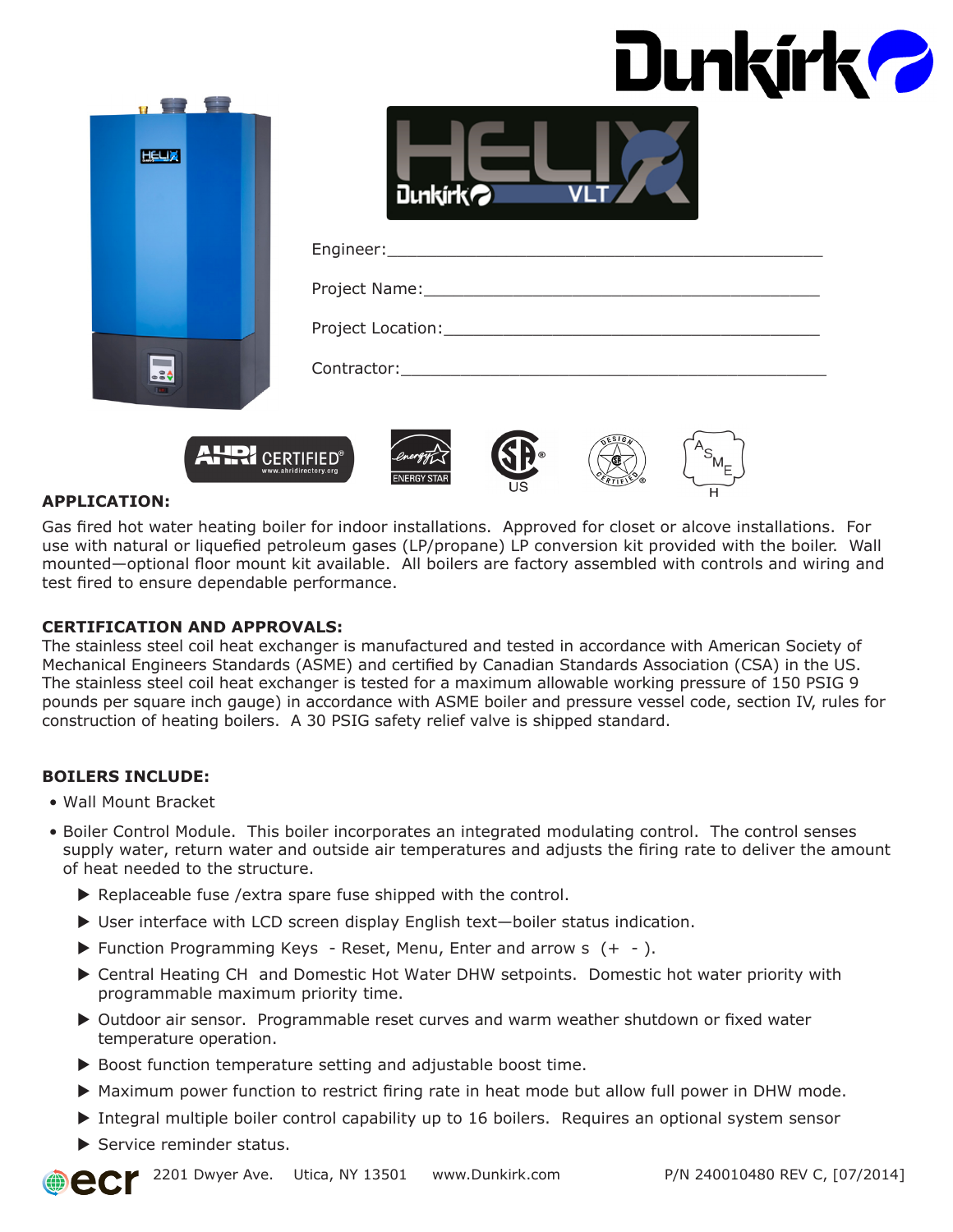

- Boiler Combustion System
	- $\triangleright$  Premix modulating gas valve and blower. Fully Modulating with a 5:1 turn down ratio.
	- Stainless Steel Fiber Mesh Burner
	- $\blacktriangleright$  Line voltage/intermittent direct spark ignition.
- UL listed probe type low water cutoff with status indicator lights and test feature.
- Heat Exchanger Assembly
	- $\triangleright$  Vertically mounted single piece helical fin tube coil. Manufactured out of 316L stainless steel tubing with 444 stainless steel fins welded onto the coil with a laser automated process.
	- $\triangleright$  Built-in Primary/Secondary manifold and piping system and heat exchanger pump.
	- $\triangleright$  Non-metallic flue gas collector with built in condensate drain trap.
- Electrical 120 volts AC, 60 hertz, 1 phase less than 12 amp
	- $\blacktriangleright$  Removable low voltage terminal strip.
	- $\blacktriangleright$  Line voltage junction box with DWH Pump and CH Pump connections.

#### OPTIONAL EQUIPMENT:

- Floor mounting stand
- 2" concentric vent kit, 3" concentric vent kit
- Multiple boiler system sensor



| AUDI CERTIFIED®<br><b>Models &amp; Capacities</b><br>www.ahridirectory.org<br>C |             |                            |                |                                         |                                         |               |
|---------------------------------------------------------------------------------|-------------|----------------------------|----------------|-----------------------------------------|-----------------------------------------|---------------|
| <b>Model</b>                                                                    | <b>Size</b> | Boiler Input Rate (MBH)(1) |                | <b>Heating</b><br><b>Capacity (MBH)</b> | <b>Net AHRI</b><br><b>Rating, Water</b> | $A$ FUE $(2)$ |
|                                                                                 |             | <b>Maximum</b>             | <b>Minimum</b> | (1)(2)                                  | $(MBH)^{(1)(3)}$                        |               |
| <b>DKVLT-050</b>                                                                | 050         | 050                        | 10             | 46                                      | 40                                      | 95.0          |
| <b>DKVLT-075</b>                                                                | 075         | 075                        | 15             | 69                                      | 60                                      | 95.0          |
| <b>DKVLT-100</b>                                                                | 100         | 100                        | 20             | 91                                      | 79                                      | 95.0          |
| <b>DKVLT-150</b>                                                                | 150         | 150                        | 30             | 139                                     | 121                                     | 95.0          |
| <b>DKVLT-200</b>                                                                | 200         | 200                        | 40             | 185                                     | 161                                     | 94.0          |
| <b>DKVLT-299</b>                                                                | 299         | 299                        | 60             | 273                                     | 239                                     | 94.0          |

\* The DKVLT Models are ENERGY STAR rated products.

(1) 1000 Btu/hr (British Thermal Units Per Hour)

(2) Heating Capacity and AFUE (Annual Fuel Utilization Efficiency) are based on DOE (Department of Energy) test procedures.

 $<sup>(3)</sup>$  Net AHRI Ratings based on piping and pickup allowance of 1.15. Contact Technical Support before selecting boiler for installations</sup> having unusual piping and pickup requirements, such as intermittent system operation, extensive piping systems, etc*.*

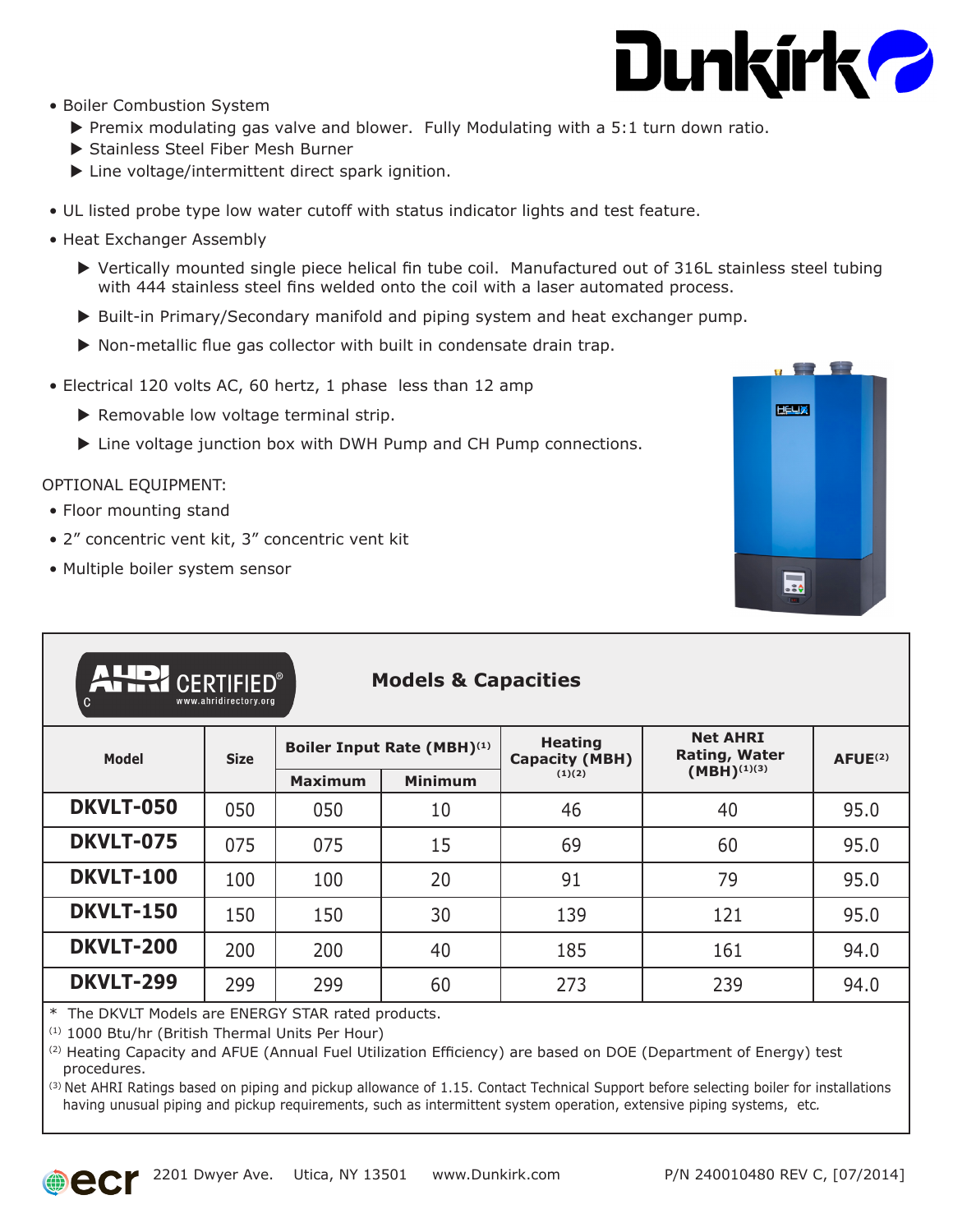## Dunkirk 2

| <b>Physical Data</b>     |                                                |                  |                   |                     |  |
|--------------------------|------------------------------------------------|------------------|-------------------|---------------------|--|
|                          | <b>Models</b><br>299<br>050/075/100<br>150/200 |                  |                   |                     |  |
|                          | Width (A)                                      | 20" (508mm)      |                   | 23" (584mm)         |  |
|                          | Height (B)                                     | 30" (762mm)      |                   | 41" (1041mm)        |  |
|                          | Depth (C)                                      | 14" (356mm)      | 16.0" (406mm)     | 18.3" (465mm)       |  |
|                          | <b>Bracket (D)</b>                             | 28" (711mm)      |                   | 40" (1016mm)        |  |
|                          | Height (E)                                     | 31" (787mm)      |                   | 42" (1092mm)        |  |
| Size (F)                 |                                                | $1 - 1/4"$ NPT   | $1 - 1/4"$ NPT    |                     |  |
| Water                    | Location (G)                                   | 2" (51mm)        | 2" (51mm)         |                     |  |
| <b>Connections</b>       | Location (H)                                   | 5" (127mm)       | 2''(51mm)         |                     |  |
|                          | Location (I)                                   | 3" (76mm)        | 4-1/2" (114mm)    |                     |  |
| Gas<br><b>Connection</b> | Location (J)                                   | $4-1/2"$ (114mm) |                   | $4-1/2$ " (114mm)   |  |
|                          | Size (K)                                       | $1/2$ " NPT      | 3/4" NPT          |                     |  |
|                          | <b>Condensate Drain Connection</b><br>(L)      | 3/4" NPT         | 3/4" NPT          |                     |  |
| Weight                   | <b>Shipping</b>                                | 111 lb (50 kg)   | $~182$ lb (83 kg) | ~225 lb $(102 kg)$  |  |
|                          | <b>Unit</b>                                    | 91 lb (41 kg)    | $~157$ lb (71kg)  | $-195$ lb $(89$ kg) |  |
|                          | <b>Vent Connector</b>                          | $2"$ (51mm)      | 3" (76mm)         |                     |  |



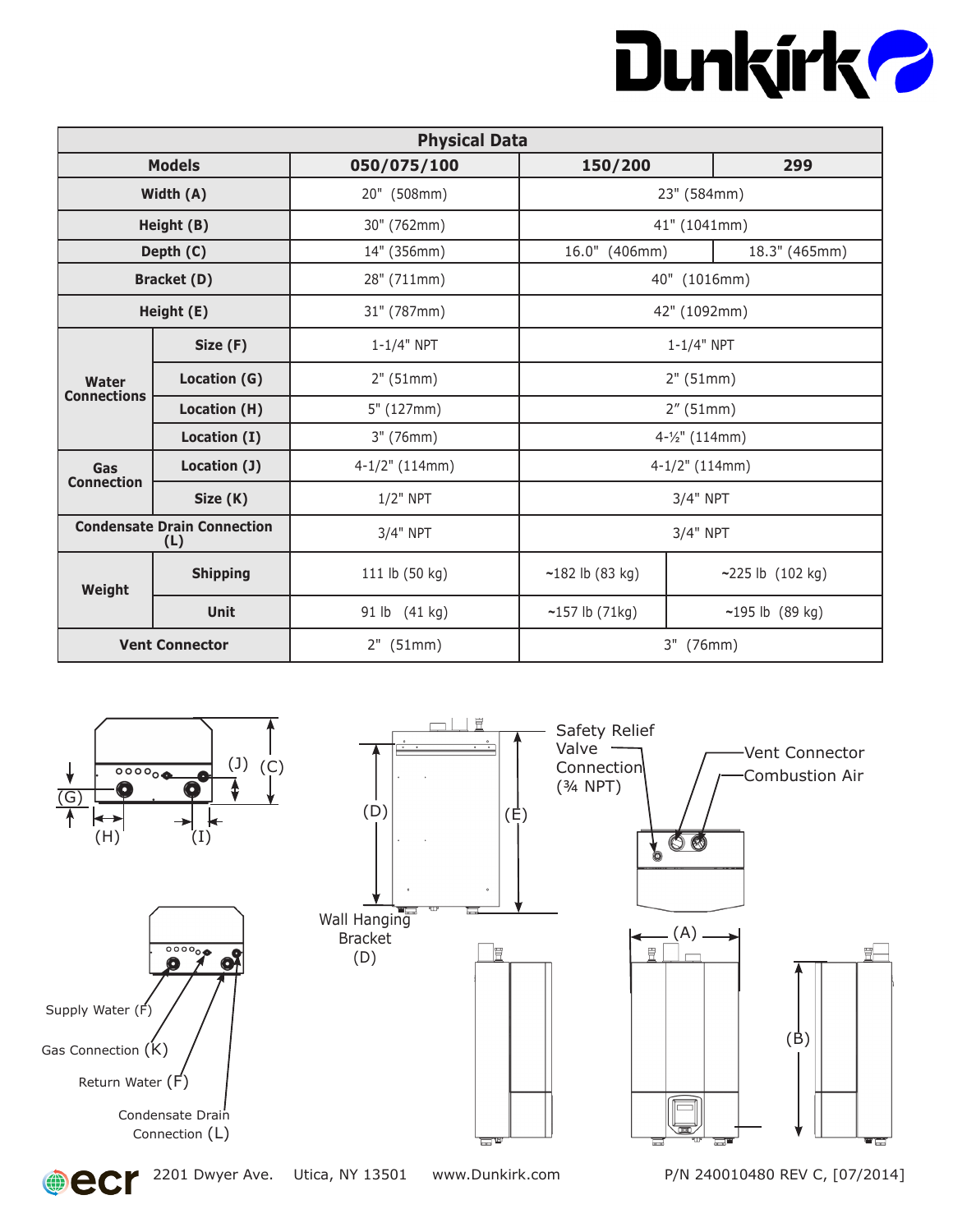

### **CLEARANCES**

| <b>Dimension</b>                                                                                                                     | Combustible Materials <sup>(1)</sup><br>Service <sup>(1)(2)</sup> |                     |  |  |
|--------------------------------------------------------------------------------------------------------------------------------------|-------------------------------------------------------------------|---------------------|--|--|
| <b>Model</b>                                                                                                                         | 050/075/100/150/200/299<br>050/075/100/150/200/299                |                     |  |  |
| Top(A)                                                                                                                               | $0''(0 \text{ cm})$                                               | 14" (36 cm)         |  |  |
| Left Side (B)                                                                                                                        | $0''(0 \text{ cm})$                                               | $0''$ (0 cm)        |  |  |
| <b>Right Side (C)</b>                                                                                                                | $0''(0 \text{ cm})$                                               | $0''(0 \text{ cm})$ |  |  |
| Front (D)                                                                                                                            | $0''(0 \text{ cm})$                                               | 6" (16 cm)          |  |  |
| Back (E)                                                                                                                             | $0''(0 \text{ cm})$                                               | $0''(0 \text{ cm})$ |  |  |
| Bottom (F)                                                                                                                           | $0''(0 \text{ cm})$                                               | 12" (32 cm)         |  |  |
| <b>Combustion Air/Vent Piping</b>                                                                                                    | $0''(0 \text{ cm})$                                               | 6" (16 cm)          |  |  |
| <sup>(1)</sup> Required distances measured from boiler jacket.<br><sup>(2)</sup> Service, proper operation clearance recommendation. |                                                                   |                     |  |  |







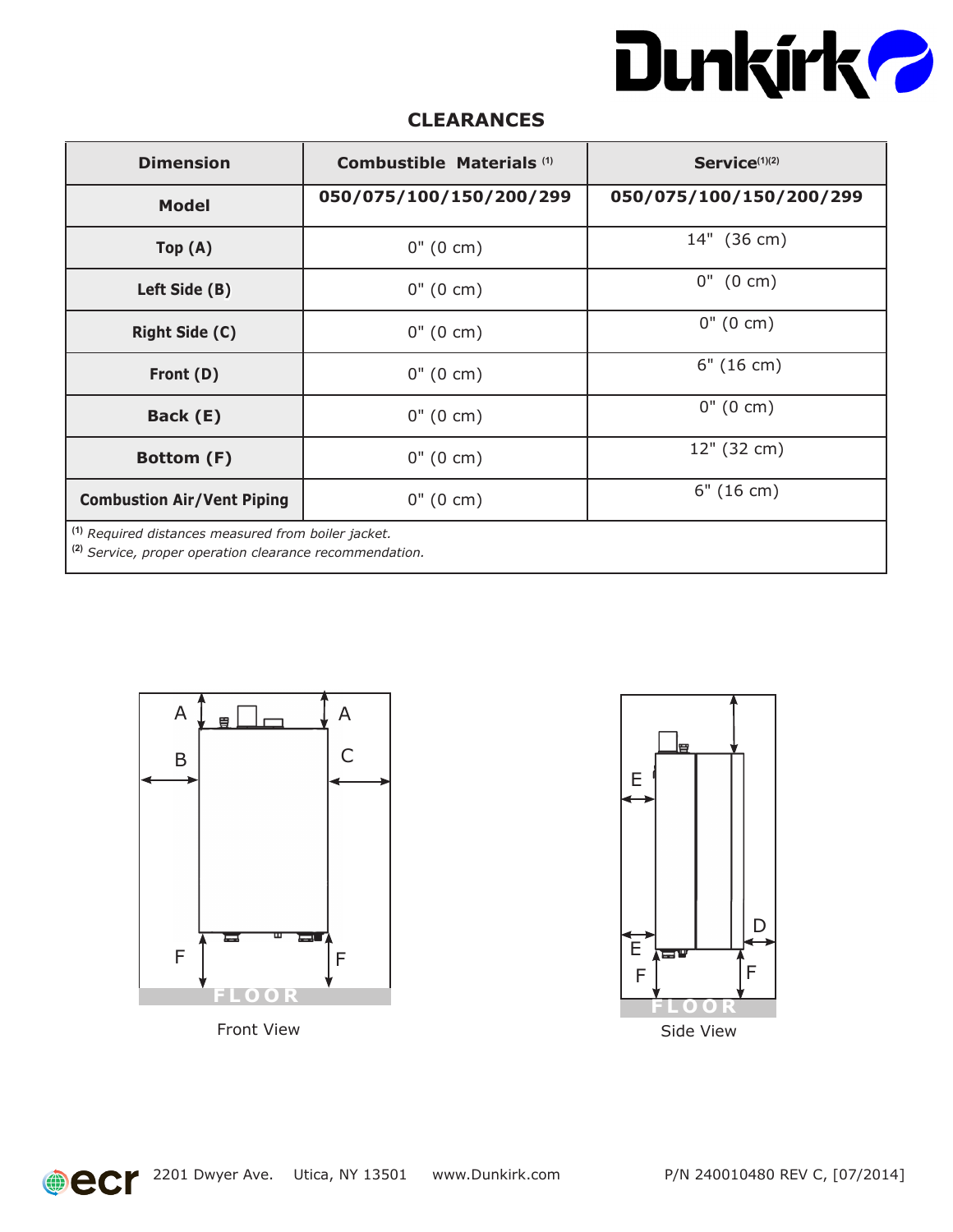# Dunkirk?

| <b>VENTING</b>           |                           |             |  |  |  |
|--------------------------|---------------------------|-------------|--|--|--|
| <b>Flue Gas Location</b> | <b>Flue Gas Terminals</b> |             |  |  |  |
|                          | Roof                      | Two Pipe    |  |  |  |
| Roof                     |                           | Concentric  |  |  |  |
|                          | Side Wall                 | Single Pipe |  |  |  |
|                          | Inside Air                | Single Pipe |  |  |  |
|                          |                           |             |  |  |  |
|                          | Roof                      | Single Pipe |  |  |  |
| Side Wall                | Side Wall                 | Two Pipe    |  |  |  |
|                          |                           | Concentric  |  |  |  |
|                          | Inside Air                | Single Pipe |  |  |  |

| <b>Minimum/Maximum Vent Lengths</b> |                            |                    |                     |                     |                   |                     |
|-------------------------------------|----------------------------|--------------------|---------------------|---------------------|-------------------|---------------------|
| 2" Pipe                             |                            |                    | 3" Pipe<br>4" Pipe  |                     |                   |                     |
| <b>Model</b>                        | 050                        | 075/100            | 075/100             | 150/200             | 299               | 299                 |
| Minimum                             | 6 ft.<br>(1.8 m)           | 6 ft.<br>(1.8 m)   | 6 ft.<br>(1.8 m)    | 6 ft.<br>(1.8 m)    | 6 ft.<br>(1.8 m)  | 6 ft.<br>(1.8 m)    |
| Maximum                             | 100 ft. $(30.5 \text{ m})$ | 50 ft.<br>(15.2 m) | 100 ft.<br>(30.5 m) | 100 ft.<br>(30.5 m) | 25 ft.<br>(7.7 m) | 100 ft.<br>(30.5 m) |

| <b>Equivalent Length of Venting Components</b> |                |               |  |  |
|------------------------------------------------|----------------|---------------|--|--|
| <b>Component</b>                               | <b>Feet</b>    | <b>Meters</b> |  |  |
| 90° Elbow                                      | 5              | 1.6           |  |  |
| 45° Elbow                                      | $3\frac{1}{2}$ | 1.1           |  |  |
| 2" x 4" Adapter                                | 0              | $\Omega$      |  |  |
| 3" x 4" Adapter                                | 0              | 0             |  |  |
| Concentric Vent Kit                            | 5              | 1.6           |  |  |
| Polypropylene Flexible Pipe per Foot           | $2\,5/8$       | 0.8           |  |  |

Note: Allowable Venting Materials - Polypropylene, PVC, CPVC and ABS. Tables shown are for vent systems utilizing PVC . Refer to IOM and vent pipe manufacturer's instructions for equivalent vent lengths and additional information.